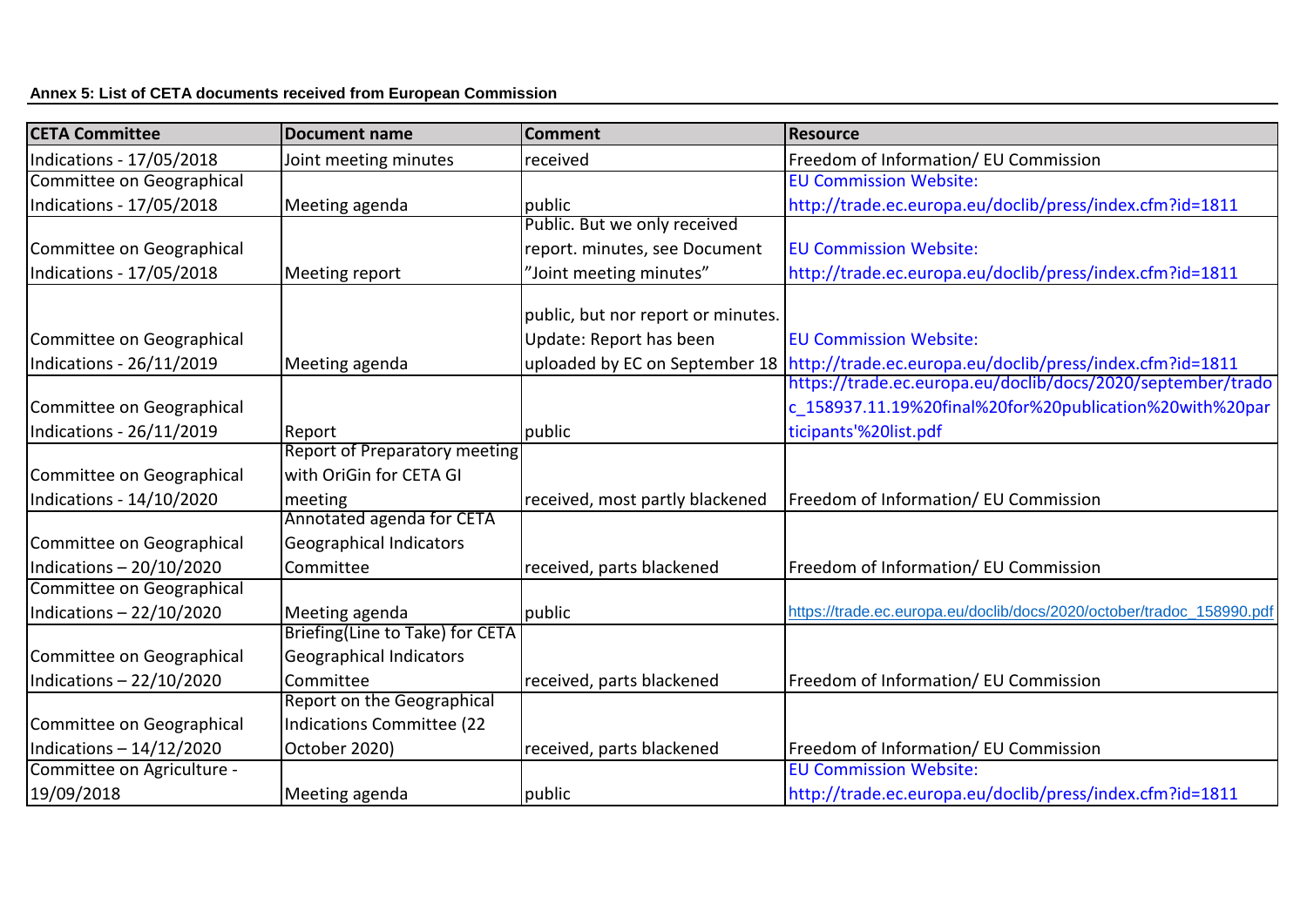| Committee on Agriculture -             | Meeting report, including         |                               | <b>EU Commission Website:</b>                                        |
|----------------------------------------|-----------------------------------|-------------------------------|----------------------------------------------------------------------|
| 19/09/2018                             | participants list                 | public, report but no minutes | http://trade.ec.europa.eu/doclib/press/index.cfm?id=1811             |
|                                        | Canadian handout on EU-           |                               |                                                                      |
| Committee on Agriculture -             | Canada agricultural trade         |                               |                                                                      |
| 23/09/2019                             | statistics                        | received                      | Freedom of Information/ EU Commission                                |
| Committee on Agriculture -             | EU handout on EU-Canada           |                               |                                                                      |
| 23/09/2019                             | agricultural trade statistics     | received                      | Freedom of Information/ EU Commission                                |
| Committee on Agriculture -             |                                   |                               | <b>EU Commission Website:</b>                                        |
| 23/09/2019                             | Meeting agenda                    | public                        | http://trade.ec.europa.eu/doclib/press/index.cfm?id=1811             |
| Committee on Agriculture -             | Meeting report, including         |                               | <b>EU Commission Website:</b>                                        |
| 23/09/2019                             | participants list                 | public, report but no minutes | http://trade.ec.europa.eu/doclib/press/index.cfm?id=1811             |
| Committee on Agriculture -             | Annotaded agenda for CETA         |                               |                                                                      |
| 18/09/2020                             | Agriculture Committee             | received                      | Freedom of Information/ EU Commission                                |
| Committee on Agriculture -             | Briefing (Line to Take) for       |                               |                                                                      |
| 21/09/2020                             | <b>CETA Agriculture Committee</b> | received, parts blackened     | <b>Freedom of Information/ EU Commission</b>                         |
| Committee on Agriculture - 21-         |                                   |                               | https://trade.ec.europa.eu/doclib/docs/2020/september/tradoc 158938. |
| 22/09/2020                             | Meeting agenda                    | public                        | pdf                                                                  |
|                                        | Report on the Agriculture         |                               |                                                                      |
| Committee on Agriculture -             | Committee (21-22 September        |                               |                                                                      |
| 14/12/2020                             | 2020)                             | received                      | Freedom of Information/ EU Commission                                |
| <b>Bilateral Biotech Market Access</b> |                                   |                               |                                                                      |
| Dialogue - 16/04/2018                  | List of applications              | received                      | Freedom of Information/ EU Commission                                |
| <b>Bilateral Biotech Market Access</b> |                                   |                               |                                                                      |
| Dialogue - 26/04/2018                  | Participants list                 | received/blackened            | Freedom of Information/ EU Commission                                |
| <b>Bilateral Biotech Market Access</b> |                                   |                               | <b>EU Commission Website:</b>                                        |
| Dialogue - 26/04/2018                  | Meeting agenda                    | public                        | http://trade.ec.europa.eu/doclib/press/index.cfm?id=1811             |
| <b>Bilateral Biotech Market Access</b> |                                   |                               | <b>EU Commission Website:</b>                                        |
| Dialogue - 26/04/2018                  | Meeting report                    | public, report but no minutes | http://trade.ec.europa.eu/doclib/press/index.cfm?id=1811             |
| <b>Bilateral Biotech Market Access</b> |                                   |                               |                                                                      |
| Dialogue - 04/03/2019                  | List of applications              | received                      | Freedom of Information/ EU Commission                                |
| <b>Bilateral Biotech Market Access</b> |                                   |                               |                                                                      |
| Dialogue - 04/03/2019                  | Participants list                 | received/blackened            | Freedom of Information/ EU Commission                                |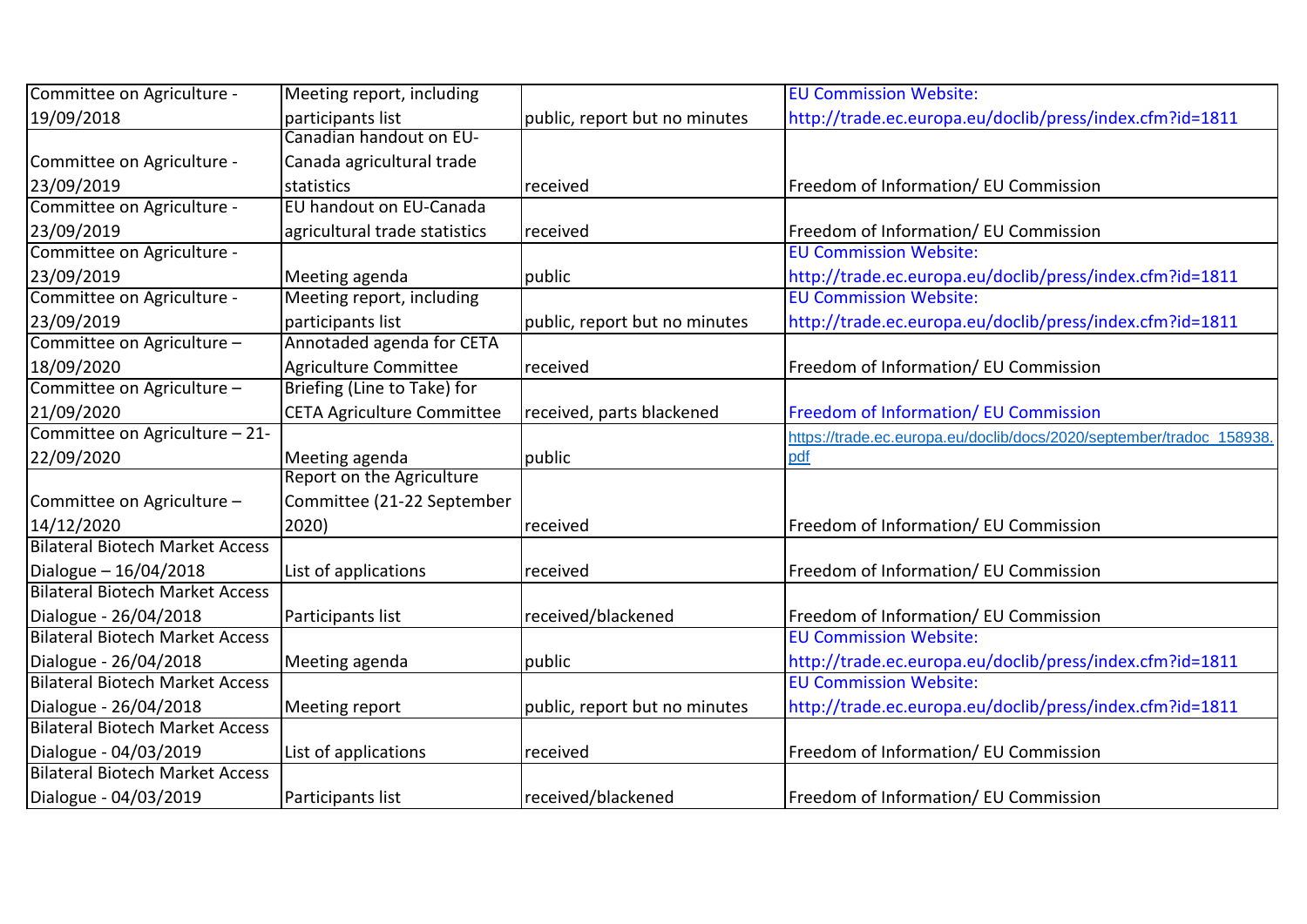| <b>Bilateral Biotech Market Access</b> |                                  |                                   | <b>EU Commission Website:</b>                              |
|----------------------------------------|----------------------------------|-----------------------------------|------------------------------------------------------------|
| Dialogue - 04/03/2019                  | Meeting agenda                   | public                            | http://trade.ec.europa.eu/doclib/press/index.cfm?id=1811   |
| <b>Bilateral Biotech Market Access</b> |                                  |                                   | <b>EU Commission Website:</b>                              |
| Dialogue - 04/03/2019                  | Meeting report                   | public, report but no minutes     | http://trade.ec.europa.eu/doclib/press/index.cfm?id=1811   |
| <b>Bilateral Biotech Market Access</b> |                                  |                                   | https://trade.ec.europa.eu/doclib/docs/2020/october/tradoc |
| Dialogue $-21/10/2020$                 | Meeting agenda                   | public                            | 158991.pdf                                                 |
| Joint Management Committee             | Meeting minutes, including       |                                   |                                                            |
| on SPS - 26-27/03/2018                 | participants lists               | received, attendees blackened     | Freedom of Information/ EU Commission                      |
| Joint Management Committee             |                                  |                                   | <b>EU Commission Website:</b>                              |
| on SPS - 26-27/03/2018                 | Meeting agenda                   | public                            | http://trade.ec.europa.eu/doclib/press/index.cfm?id=1811   |
|                                        |                                  | public, report which has a        |                                                            |
|                                        |                                  | "minutes"-formatting, as well as  |                                                            |
| Joint Management Committee             |                                  | a "short report", which is in the | <b>EU Commission Website:</b>                              |
| on SPS - 26-27/03/2018                 | Meeting report                   | formatting of the other "reports" | http://trade.ec.europa.eu/doclib/press/index.cfm?id=1811   |
| Joint Management Committee             |                                  |                                   | <b>EU Commission Website:</b>                              |
| on SPS - 25-27/02/2019                 | Meeting agenda                   | public                            | http://trade.ec.europa.eu/doclib/press/index.cfm?id=1811   |
| Joint Management Committee             |                                  |                                   | <b>EU Commission Website:</b>                              |
| on SPS - 25-27/02/2019                 | Meeting report                   | public, official Minutes          | http://trade.ec.europa.eu/doclib/press/index.cfm?id=1811   |
| Joint Management Committee             |                                  |                                   | https://trade.ec.europa.eu/doclib/docs/2020/november/trado |
| on SPS - 16-19/12/2020                 | Meeting agenda                   | public                            | c 159031.pdf                                               |
| Sanitary and phytosanitary (SPS)       |                                  |                                   |                                                            |
| lmarket access to Canada –             |                                  |                                   |                                                            |
| preparations of the third SPS          | <b>NOTE FOR THE ATTENTION OF</b> |                                   |                                                            |
| Committee under CETA - week            | <b>THE TRADE POLICY</b>          |                                   |                                                            |
| of 16 November 2020                    | <b>COMMITTEE</b>                 | received, parts blackened         | Freedom of Information/ EU Commission                      |
| Commitee on Trade in Goods -           |                                  |                                   | <b>EU Commission Website:</b>                              |
| 29/11/2018                             | Meeting agenda                   | public                            | http://trade.ec.europa.eu/doclib/press/index.cfm?id=1811   |
| Commitee on Trade in Goods -           | Meeting report, including        |                                   | <b>EU Commission Website:</b>                              |
| 29/11/2018                             | participants list                | public, report but no minutes     | http://trade.ec.europa.eu/doclib/press/index.cfm?id=1811   |
| Commitee on Trade in Goods -           |                                  |                                   | <b>EU Commission Website:</b>                              |
| 11/12/2019                             | Meeting agenda                   | public                            | http://trade.ec.europa.eu/doclib/press/index.cfm?id=1811   |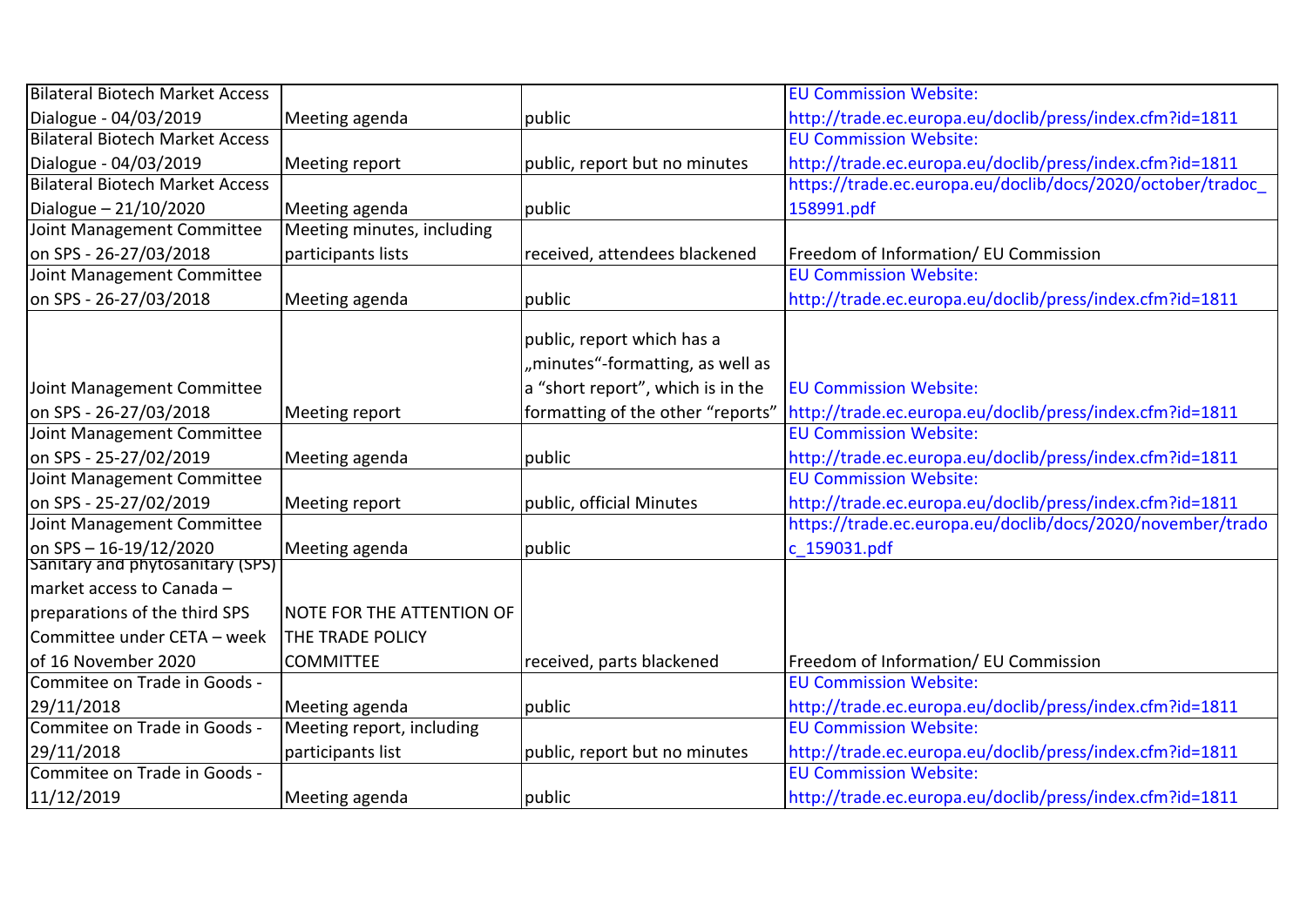| Commitee on Trade in Goods -                             | Meeting report, including                      |                               | <b>EU Commission Website:</b>                                |
|----------------------------------------------------------|------------------------------------------------|-------------------------------|--------------------------------------------------------------|
| 11/12/2019                                               | participants list                              | public, report but no minutes | http://trade.ec.europa.eu/doclib/press/index.cfm?id=1811     |
|                                                          | Meeting report, including                      |                               | <b>EU Commission Website:</b>                                |
| Joint Committee - 26/09/2018                             | participants list                              | Public, report but no minutes | http://trade.ec.europa.eu/doclib/press/index.cfm?id=1811     |
|                                                          |                                                |                               | <b>EU Commission Website:</b>                                |
| Joint Committee - 26/09/2018                             | Meeting agenda                                 | public                        | http://trade.ec.europa.eu/doclib/press/index.cfm?id=1811     |
|                                                          | Decision of the Joint                          |                               |                                                              |
|                                                          | Committee on the Rules of                      |                               | <b>EU Commission Website:</b>                                |
| Joint Committee - 26/09/2018                             | Procedure                                      | public                        | http://trade.ec.europa.eu/doclib/press/index.cfm?id=1811     |
|                                                          | Joint Committee                                |                               | <b>EU Commission Website:</b>                                |
|                                                          |                                                |                               |                                                              |
| Joint Committee - 26/09/2018                             | Recommendation on Climate                      | public                        | http://trade.ec.europa.eu/doclib/press/index.cfm?id=1811     |
|                                                          | Joint Committee                                |                               | <b>EU Commission Website:</b>                                |
| Joint Committee - 26/09/2018                             | <b>Recommendation on Gender</b>                | public                        | http://trade.ec.europa.eu/doclib/press/index.cfm?id=1811     |
|                                                          | Joint Committee                                |                               | <b>EU Commission Website:</b>                                |
| Joint Committee - 26/09/2018                             | <b>Recommendation on SMEs</b>                  | public                        | http://trade.ec.europa.eu/doclib/press/index.cfm?id=1811     |
|                                                          |                                                |                               | <b>EU Commission Website:</b>                                |
| Joint Committee - 26/09/2018                             |                                                | public                        | http://trade.ec.europa.eu/doclib/press/index.cfm?id=1811     |
|                                                          | Joint Communiqué<br>Administrative arrangement |                               |                                                              |
|                                                          | between DG JUST and Health                     |                               |                                                              |
|                                                          | Canada on the exchange of                      |                               |                                                              |
|                                                          | information on the safety of                   |                               |                                                              |
| Regulatory Cooperation Forum - nonfood consumer products |                                                |                               | <b>EU Commission Website:</b>                                |
| 13/11/2018                                               | (1)                                            | public                        | http://trade.ec.europa.eu/doclib/press/index.cfm?id=1811     |
| Regulatory Cooperation Forum - Meeting report, including |                                                |                               | <b>EU Commission Website:</b>                                |
| 14/12/2018                                               | participants list                              | public, report but no minutes | http://trade.ec.europa.eu/doclib/press/index.cfm?id=1811     |
| <b>Reulatory Cooperation Forum -</b>                     |                                                |                               | <b>EU Commission Website:</b>                                |
| 14/12/2018                                               | Meeting agenda                                 | public                        | http://trade.ec.europa.eu/doclib/press/index.cfm?id=1811     |
| <b>Regulatory Cooperation Forum</b>                      | <b>Event information Stakeholder</b>           |                               | https://trade.ec.europa.eu/doclib/docs/2019/december/tradoc  |
| - 04/02/2020                                             | Debrief session                                | public                        | 158533.pdf                                                   |
| <b>Regulatory Cooperation Forum</b>                      | Invitation for Stakeholder                     |                               | https://trade.ec.europa.eu/doclib/docs/2020/january/tradoc 1 |
| 04/02/2020                                               | Debrief session                                | public                        | 58566.pdf                                                    |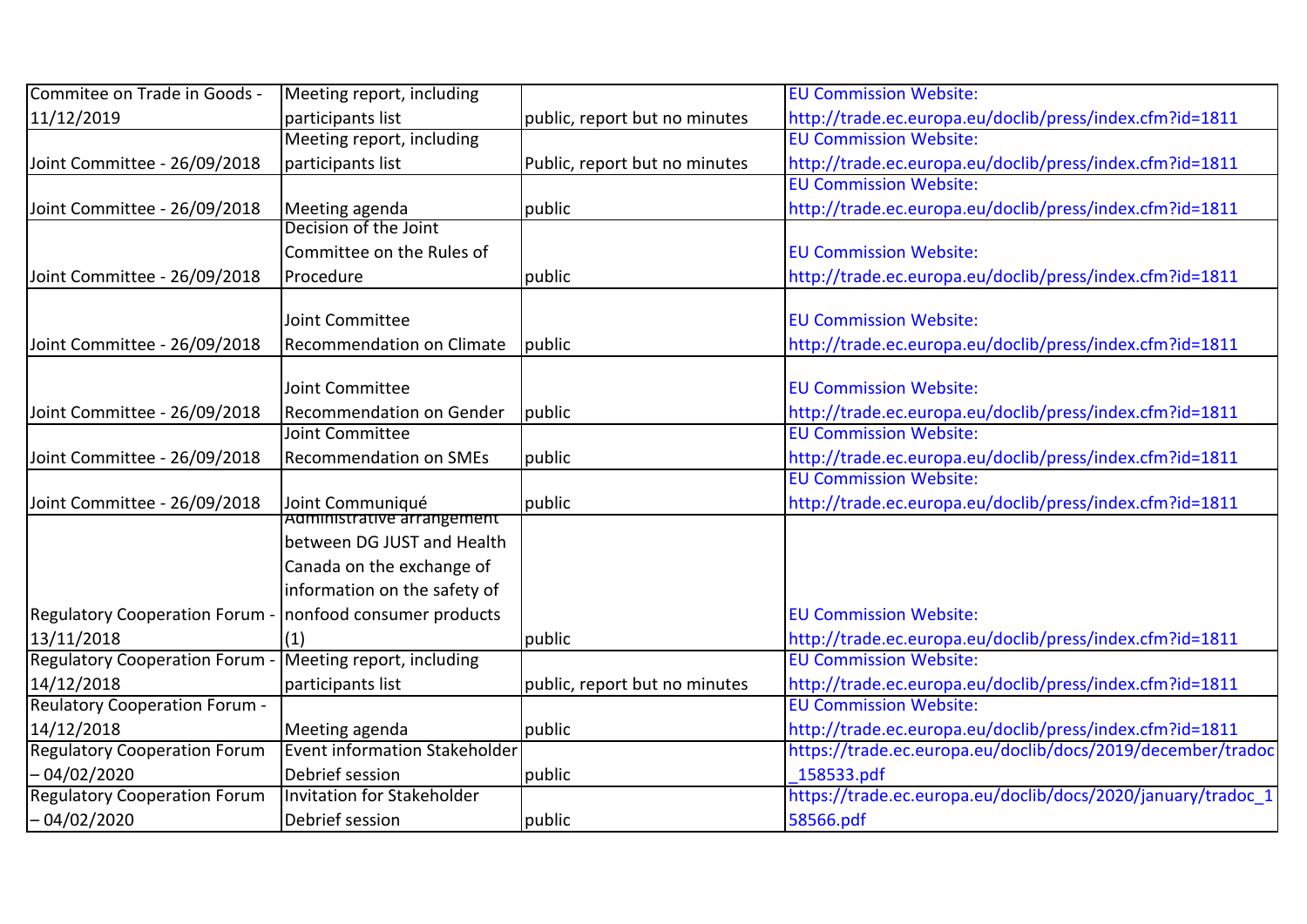| <b>Regulatory Cooperation Forum</b> |                             |                                   | <b>EU Commission Website:</b>                               |
|-------------------------------------|-----------------------------|-----------------------------------|-------------------------------------------------------------|
| - 03-04/02/2020                     | Meeting agenda              | public                            | http://trade.ec.europa.eu/doclib/press/index.cfm?id=1811    |
| <b>Regulatory Cooperation Forum</b> |                             |                                   | https://trade.ec.europa.eu/doclib/docs/2020/august/tradoc 1 |
| $-03 - 04/02/2020$                  | List of participants        | public                            | 58916.pdf                                                   |
| <b>Regulatory Cooperation Forum</b> |                             |                                   | https://trade.ec.europa.eu/doclib/docs/2020/june/tradoc 158 |
| - 03-04/02/2020                     | Joint Report                | public                            | 818.pdf                                                     |
| <b>Regulatory Cooperation Forum</b> |                             |                                   | https://trade.ec.europa.eu/doclib/docs/2020/october/tradoc  |
| -30/10/2020                         | <b>Updated Work Plan</b>    | public                            | 159008.pdf                                                  |
| <b>Regulatory Cooperation Forum</b> |                             |                                   |                                                             |
| meeting on 3-4 February 2020        | Annotated Agenda            | received                          | Freedom of Information/ EU Commission                       |
|                                     |                             |                                   |                                                             |
| <b>Regulatory Cooperation Forum</b> | Briefing for the EU RCF co- |                                   |                                                             |
| meeting on 3-4 February 2020        | chair                       | received, parts blackened         | Freedom of Information/EU Commission                        |
| Committee on Trade and              |                             |                                   |                                                             |
| Sustainable Development -           |                             |                                   | <b>EU Commission Website:</b>                               |
| 13/09/2018                          | Meeting agenda              | public                            | http://trade.ec.europa.eu/doclib/press/index.cfm?id=1811    |
| Committee on Trade and              |                             |                                   |                                                             |
| Sustainable Development -           |                             |                                   | <b>EU Commission Website:</b>                               |
| 13/09/2018                          | Meeting report              | public, report but no minutes     | http://trade.ec.europa.eu/doclib/press/index.cfm?id=1811    |
| Committee on Trade and              |                             |                                   |                                                             |
| Sustainable Development -           |                             |                                   | <b>EU Commission Website:</b>                               |
| 13/11/2019                          | Meeting agenda              | public                            | http://trade.ec.europa.eu/doclib/press/index.cfm?id=1811    |
| Committee on Trade and              |                             |                                   |                                                             |
| Sustainable Development -           |                             |                                   | <b>EU Commission Website:</b>                               |
| 13/11/2019                          | Meeting report              | public, report but no minutes     | http://trade.ec.europa.eu/doclib/press/index.cfm?id=1811    |
| Civil Society Forum -               |                             |                                   | <b>EU Commission Website:</b>                               |
| 12/09/2018                          | Meeting agenda              | public                            | http://trade.ec.europa.eu/doclib/press/index.cfm?id=1811    |
| Civil Society Forum -               |                             | public, no report, no link to the | <b>EU Commission Website:</b>                               |
| 12/09/2018                          | Meeting recording           | recording                         | http://trade.ec.europa.eu/doclib/press/index.cfm?id=1811    |
| Civil Society Forum -               |                             |                                   | <b>EU Commission Website:</b>                               |
| 12/11/2019                          | Meeting agenda              | public                            | http://trade.ec.europa.eu/doclib/press/index.cfm?id=1811    |